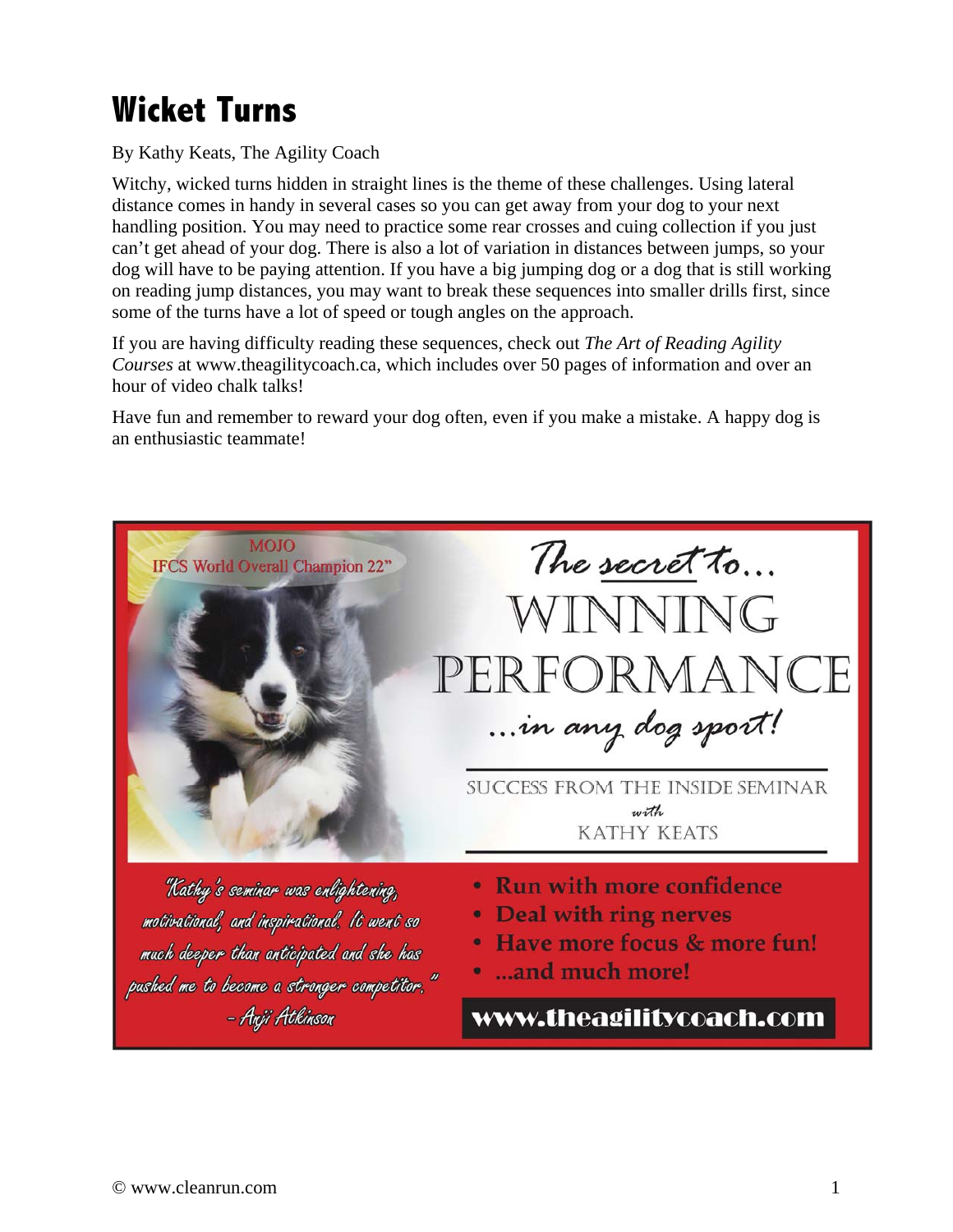**Setup** 



**Exercises 1 & 2**